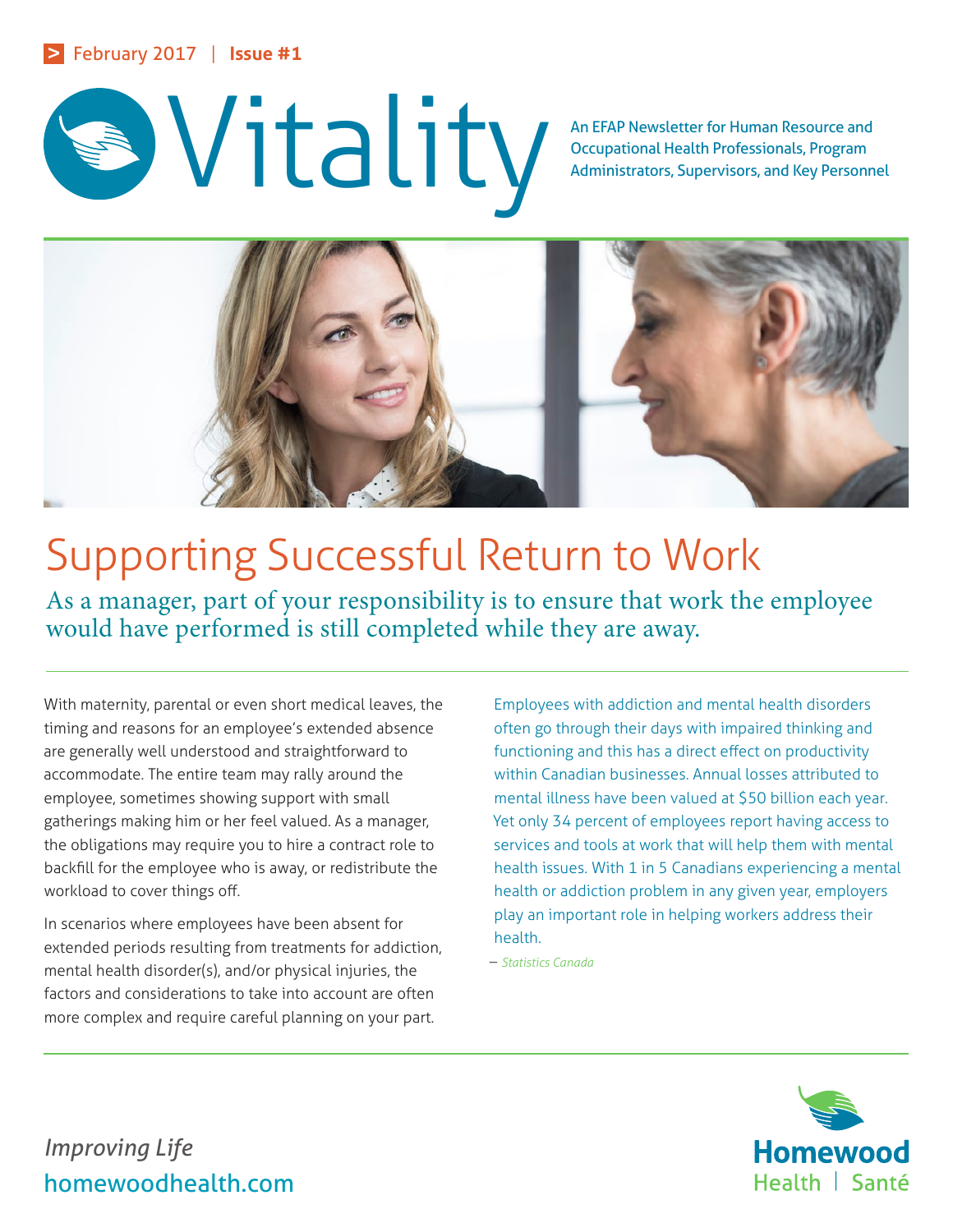#### **Challenges and fears: Why returning to work is different in these cases**

Even though greater public awareness and resources to address addiction and mental health related illnesses increase each year, many workplaces are still lagging when it comes to developing effective supports for employees who are seeking treatment. Those who have access to a wider range of professional solutions that target all employees, including leaders, often have a greater success when re-introducing employees to the workforce.

## **It starts at the top, long before an extended absence occurs**

The attitudes expressed in a company's culture greatly influence the decision-making and behaviours of everyone involved. Employees are seeking support from all levels of leadership as well as their co-workers. In some instances, observed behaviour and exposure to beliefs prior to an extended leave can affect how an individual feels about returning. As a manager, you need to be honest about the climate in your organization. Appreciate that your awareness of what the employee is going through and acknowledging how this can create anxiety prolonging their absence is important.

Although a person may have great appreciation for the time and support offered by the organization through formalized programs including tools and resources, the thought of returning to work may still be unnerving. Individuals often encounter additional barriers when concerned with workplace rumours or assumed leadership perceptions.

As a manager you play an integral part in creating an environment of understanding, compassion and respect, and combating workplace frustrations, judgement and insensitivity. Your efforts illustrate and reinforce that addiction and mental health conditions are legitimate illnesses.

## **What managers can do**

Exploring programs and resources and looking for tools that will help in creating a welcoming, respectful working environment is a great initial step. Confidence and knowledge will increase and improve the experience for everyone involved. Fundamentally, you must demonstrate and cultivate trust to make all employees feel safe, and express a willingness to discuss sensitive topics more openly. As a manager, you realise that each employee is unique and may gain comfort and trust at different intervals. Creating and conveying team goals and beliefs as a best practice forms a baseline from which all employees can determine when, where and with whom they are comfortable sharing things.

#### **Important aspects to keep in mind:**

- Keeping private information confidential if you are unclear about whether someone considers something private, ask them. Each employee has a right to privacy and should have no doubt that their situation will remain confidential.
- Demonstrating respect and confidence in someone's abilities – not making assumptions, but rather, being supportive in the discussion with the person. A task you interpret as a stressor may be something that makes the employee feel valued and accomplished. So let them tell you how they feel about their work.
- Realizing that everyone has strengths and weaknesses– and those individual attributes -- for all employees -- should be considered to create a sustainable healthy workplace.

#### **Here is an overview of the basic steps managers should take when preparing for an employee's return to work:**

- 1. Create a file to capture notes, dates, times, readings and references. Document who the intended audience is for each piece to ensure you don't send sensitive information to an incorrect party.
- 2. Under the guidance and approval of the assigned person managing the employee disability absence, reach out periodically to the employee. Work with them to understand their perceptions so you can plan accordingly.\*
- 3. Work with the employee on arrangements and accommodations, where medically appropriate.
- 4. Keep the employee's co-workers informed, but maintain the employee's privacy. Allow the returning employee to lead when determining what information is appropriate to share.
- 5. After returning to work, be sure to check in regularly with the employee. Continue to monitor and adjust, and look at the work group holistically, avoiding undue stress or attention on the individual returning.

## **A different perspective on accommodation**

When employees ask for unique accommodations, it's an indication that there is a healthy level of comfort in open communication and conversation. Accommodation requests are a good thing! Think of them in the simplest of terms. At any time, an employee may need a certain type of chair, time off for care, or a special piece of equipment to help alleviate discomfort or strain. Having a discussion with that employee and arranging for medically appropriate solutions can make the employee appreciative and more productive over the longer term.